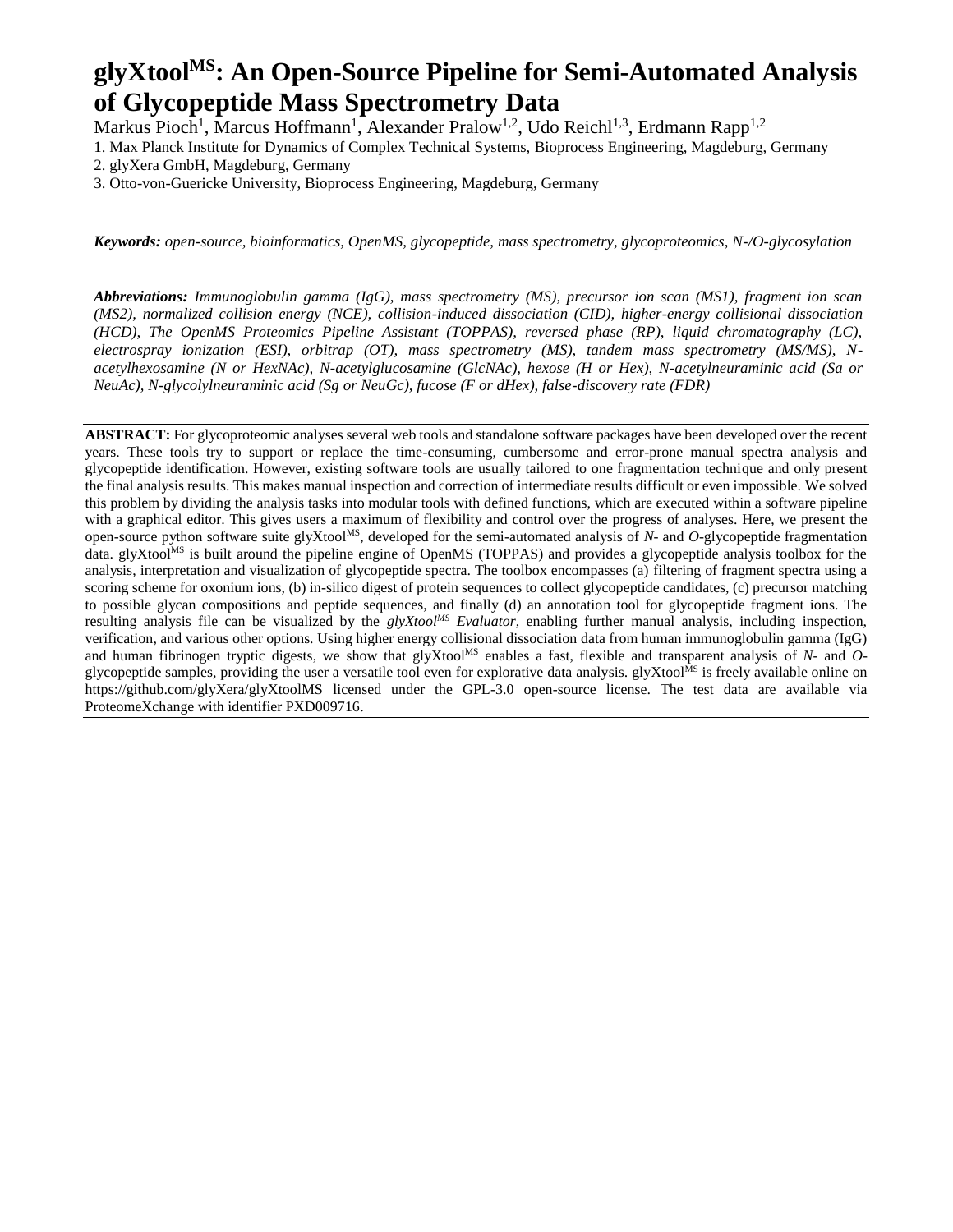Protein glycosylation is one of the most common cotranslational modifications of proteins in eukaryotes.<sup>1</sup> Despite consisting of only a small number of monosaccharide building blocks, various topologies, branching and linkage variations can yield a very high number of glycan structures.<sup>2</sup> The presence of such structures on a protein can heavily influence glycan properties and thus their biological role involving intercellular adhesion, cell growth, immune response or the protein folding and protein stability.<sup>3</sup> In case of Nglycosylation, glycans are linked to the protein backbone via the amino group of asparagine and site occupation is limited to the consensus sequence of Asn-X-Ser/Thr, with X being any amino acid except proline.<sup>4</sup> *O*-glycosylation occurs on the hydroxyl group of either serine or threonine with no known consensus sequence. *N*-glycans share a common trimannosyl core structure,<sup>5</sup> while for *O*-glycans at least eight core structures have been identified so far.<sup>6</sup>

In contrast to glycomics and proteomics, the analysis of glycopeptides with mass spectrometry allows the simultaneous study of the glycan and peptide moiety, which enables the site-specific analysis of protein glycosylation.<sup>7</sup> Glycopeptides are typically generated through proteolytic cleavage – most commonly by trypsin. In some cases a lack of tryptic cleavage sites in the vicinity of potential glycosylation sites, requires using proteases with a broader cleavage specificity. $8-11$ Due to the normally lower abundance of glycopeptides within the digested peptide mix, and the suppression of the glycopeptide signal in presence of non-glycosylated peptides, a glycopeptide enrichment step is often required prior to the chromatographic separation and measurement via mass spectrometry<sup>12</sup>. Various fragmentation techniques are used for the study of glycopeptides, such as collision-induced dissociation (CID), higher-energy collisional dissociation (HCD), and electron transfer dissociation (ETD), which generate different fragments of the glycan (B- and Yions) and/or the peptide moiety (a-, b-, c-, x-, y- and zions).13-15

For the analysis of glycopeptide mass spectrometry data, various software tools have been published over the recent years, referenced within several reviews.<sup>16-18</sup> The majority of tools are available as web tools (GlycoMaster,<sup>19</sup> GlycoMod,<sup>20</sup> GlycoPeakFinder,<sup>21</sup> GlycoPepDetector,<sup>22</sup> GlycoPepGrader,<sup>23</sup> GlycoPep ID,<sup>24</sup> GlycopepDB,<sup>25</sup> GlycopeptideID,<sup>26</sup> Protein Prospector<sup>27</sup>). Some tools can be downloaded as standalone software (GlycoFragWork,<sup>28</sup> GlycoPep Evaluator,<sup>29</sup> GlycopeptideSearch,<sup>30</sup> GlycoWorkbench, $^{31}$  GlypID 2.0, $^{32}$  IGAP, $^{33}$  MAGIC, $^{34}$  $pGlyco<sup>35</sup>$ ). However, about half of the tools are only available on request, or have been discontinued due to funding issues (Sweet Substitute,  $36$  Sweet-Heart,  $37$ Branch-and-Bound,  $38$  GlycoMiner,  $39$  GlycosidIQ,  $40$ GlycoSpectrumScan,<sup>41</sup> GlyDB,<sup>42</sup> GPQuest,<sup>43</sup> I-GPA,<sup>44</sup> Peptoonist<sup>45</sup>). As open-source only five tools are available: SweetSEQer,<sup>46</sup> GPFinder<sup>47</sup> (based on GlycoX<sup>48</sup>), GlycoSeq,<sup>49</sup> XGlyScan<sup>50</sup> and GlycoPAT<sup>51</sup>. As commercial tools Byonic (Protein Metrics Inc., San Carlos, CA, USA),<sup>52</sup> ProteinScape (BRUKER DALTONIK GmbH, Bremen), 53,54 and

BiopharmaFinder (Thermo Scientific, Waltham, MA, USA) are available.

Hu et.al. <sup>55</sup> extensively reviewed the state of current glycopeptide analysis software and identified significant areas in data analysis requiring further development. This included peptide and glycan structure confirmation using database-based methods, *de novo* sequencing, spectral libraries, validation methods, and glycan quantification. Since many tools complement each other, a focus on tool extension and integration into larger tool pipelines is emphasized. To provide higher flexibility for each stage of the identification, the authors recommend the modularization of those tools.

OpenMS<sup>56</sup> is an open-source software that employs tool modularization as a strategy for proteomics experiments. It provides a variety of small tools with a defined proteomics function, which can be linked to form complex analysis pipelines. These pipelines can be executed with the provided OpenMS Proteomics Pipeline Assistant (TOPPAS) engine.<sup>57</sup> To gain insights into each intermediate analysis step and to ensure suitable tool parameters, all MS data can be visualized using the TOPPView software,<sup>58</sup> together with analysis results provided by each tool. The use of a pipeline engine allows the storage of steps performed, thus enabling data re-analysis if necessary. Another focus of OpenMS is the use of open formats for data exchange.

Here we present the open-source software suite glyXtoolMS, which provides a glycopeptide analysis toolbox that can be integrated into an OpenMS pipeline and run within the TOPPAS engine using the "Generic Wrapper" functionality. All tools are written in python, since OpenMS gives access to its native functions through the pyOpenMS library<sup>59</sup> making the code more accessible to other developers. Additionally, the software provides the *glyXtoolMS Evaluator* – a tool for the visual inspection, verification and validation of results obtained by the analysis pipeline. In addition, it offers the possibility to check the results of each intermediate step.

To demonstrate the functionality and usability of glyXtoolMS, the analysis of *N*-glycopeptides derived from human immunoglobulin gamma (IgG) as well as *O*-glycopeptides from human fibrinogen is shown exemplarily. The data have been deposited to the ProteomeXchange Consortium via the PRIDE<sup>60</sup> partner repository with the dataset identifier PXD009716. glyXtool<sup>MS</sup> is available online on

https://github.com/glyXera/glyXtoolMS licensed under the GPL-3.0 open-source license.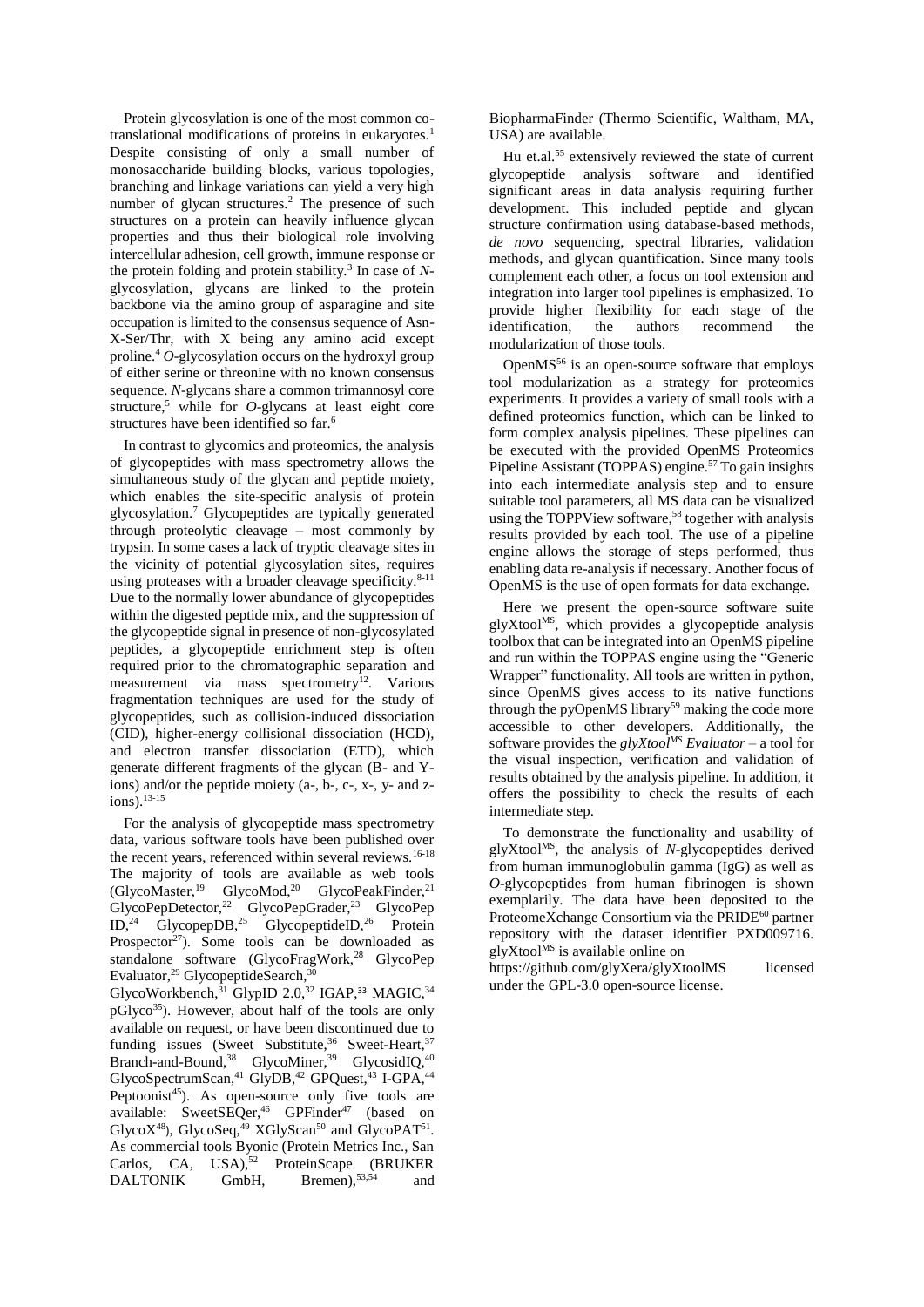# **MATERIAL AND METHODS**

#### **General Software Setup**

For the automated glycopeptide analysis an OpenMS pipeline was created and extended with new glycopeptide analysis tools. To enable the visual inspection of analysis results from the OpenMS pipeline and for further manual data/spectra inspection, verification and validation, the *glyXtoolMS Evaluator*  was developed. The general software setup is depicted in Figure 1. The OpenMS pipeline (A) combines native OpenMS tools which provide basic mass spectrometry data analysis functions, with  $glyX$ tool<sup>MS</sup> tools (python scripts) which supply additional glycopeptide analysis functionality. The pipeline and each tool parameter can be adapted by the user according to the analysis problem. After the pipeline has generated an analysis file, *the glyXtoolMS Evaluator* (B) can be used to inspect, verify, and validate identification results as well as to review the parameters used for the analysis. The *glyXtoolMS Evaluator* provides in-depth analysis functionalities as it enables the manual annotation of fragment ion spectra along with the addition of new identifications (manual de novo sequencing). It also allows to remove false-positive identifications. Parts of the pipeline can be run separately by adapting the necessary input nodes (e.g. substituting the preprocessing part with an input node). The gly $\widehat{X}$ tool<sup>MS</sup> python library (C) provides glycopeptide functionality to the pipeline tools (A), the *glyXtoolMS Evaluator* (B), and for future glycopeptide analysis tools provided for the OpenMS TOPPAS engine.

#### **Experimental Data**

As example data sets tryptic digests of human IgG for the analysis of *N*-glycosylation and human fibrinogen for *O*-glycosylation have been measured by nano reversed phase liquid chromatography coupled online to an electrospray ionization orbitrap mass spectrometer (nano RP-LC ESI- OT-MS/MS; LTQ Orbitrap Elite, Thermo Scientific, Waltham, MA, USA) with HCD fragmentation. For more details on the measurement, please refer to the Supplementary Material Section 1.

#### **Data Preparation**

The measured raw data-files have been converted into mzML format using *msconvert* included in ProteoWizard (Version 3.0.7408).<sup>61</sup>

Additionally, a general database of *N*-glycan compositions was generated by parsing structures in GlycoCT format from glycomeDB (downloaded from [http://www.glycome-db.org/getDownloadPage](http://www.glycome-db.org/getDownloadPage.action?page=structure_glycoct)

[.action?page=structure\\_glycoct](http://www.glycome-db.org/getDownloadPage.action?page=structure_glycoct), date: 2015-12-16). To distinguish *N*-glycans from *O*-glycans, the presence of the trimannosyl core structure for *N*-glycans was required. Afterwards the remaining compositions have been manually assessed for plausibility. To ensure the inclusion of human IgG and human fibrinogen glycan compositions within the database, a list of compositions was compiled from Selman et al.<sup>62</sup> and Mimura et al.<sup>63</sup> for human IgG. In case of human fibrinogen, *N*- and *O*glycan compositions reported by Zauner et al.<sup>64</sup> have been used as cross-reference. The test data are available via ProteomeXchange with identifier PXD009716



**Figure 1.** Software. The software suite glyXtoolMS consists of three parts: A) a set of glycopeptide tools that can be used within an OpenMS pipeline for the automated generation of an analysis file from the mass spectrometry data, B) a visual interface for further manual analysis of the analysis file, and C) the glyXtoolMS python library, which contains reusable functions for the glycopeptide analysis.

#### **Software Libraries**

For the development of glyXtool<sup>MS</sup>, python<sup>TM</sup> 2.7.3 was used ([www.python.org](http://www.python.org/)). The OpenMS software (Version 1.11) was cloned from the development branch and compiled according to the installation notes. Additionally, the generation of the pyOpenMS package was included during compilation, in order to use the OpenMS functionality within python scripts.

Multiple packages were used to extend the python functionality, most of which were installed via PIP version 1.5.4 (pypi.python.org/pypi/pip). For mathematical operations and matrix calculations numPy 1.6.1 (www.numpy.org) was the general choice. For presentation of results in an excel spreadsheet, package xlwt version 1.0.0 (pypi.python.org/pypi/xlwt) was included. For parsing and writing files in xml format, the software lxml 2.3.2 ([www.lxml.de](http://www.lxml.de/)) provided the necessary python bindings to interface with the C library libxml2. For reading config-files, the utility configparser 3.3.0r2

(pypi.python.org/pypi/configparser) has been included. In order to parse command line options, the package argparse 1.2.1 (pypi.python.org/pypi/argparse) was used.

# **glyXtoolMS Python Package**

All written software code has been compiled into one python package. The package is available under https://github.com/glyXera/glyXtoolMS under the GPL-3.0 open-source license.

#### **Software Requirements and Limitations**

The software has been tested on Linux and Windows machines. The setup currently needs a working version of OpenMS together with pyOpenMS as well as a python 2.7.x installation.

#### **Software Comparison**

The performance of  $q$ lyXtool<sup>MS</sup> was compared to the open-source software MAGIC-web

(<http://magic.iis.sinica.edu.tw/index.html>)<sup>34</sup> and the commercially available Byonic software<sup>52</sup> (Protein Metrics Inc., San Carlos, CA, USA) version v2.11.0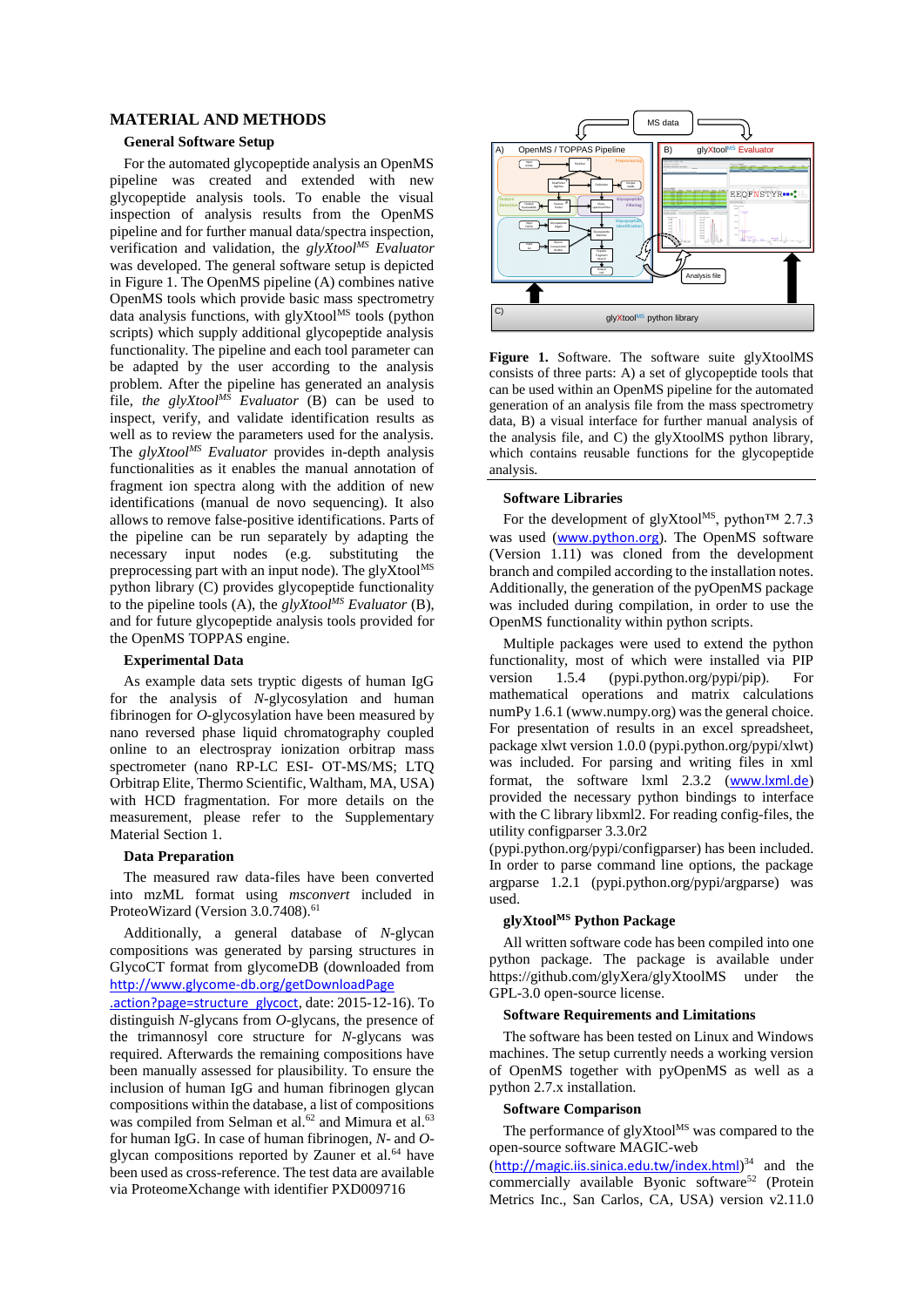together with Byologic version v2.7-29. To this end a human IgG dataset was analyzed with each software.

For the analysis with MAGIC, the targeted approach (MAGC+) as well as the untargeted approach (MAGIC + Mascot + Results Integrator) were used. The results of both approaches were combined. The necessary mgf file was generated from the mzML file using the *FileConverter* tool within OpenMS. Due to parsing errors during the file upload into MAGIC+, the scan titles within the mgf file required renaming to 'scan' + scan number, which corrected the parsing error. For the analysis, the suggested standard parameters were used, except for the case that the monosaccharides "Pentose" and "Neu5Gc" were unselected.

In case of the Byonic/Byologic analysis, the parameters were set to a tryptic digest with full digestion specificity, a mass tolerance of 10 ppm and CID low energy were chosen as a fragmentation type. As amino acid modifications carbamidomethyl on cysteine and oxidation on methionine as "common1" modifications were included. For the glycan composition database, the provided "*N*-Glycan 50 common biantennary" file was used.

# **RESULTS AND DISCUSSION**

A software package has been developed for the flexible and transparent analysis of glycopeptide mass spectrometry data. It consists of two major parts: a collection of glycopeptide specific tools for the automated processing within an OpenMS TOPPAS engine, and a graphical user interface called *glyXtoolMS Evaluator* for the assisted inspection, verification and validation of the results. The use of the OpenMS TOPPAS engine enables the user to create flexible analysis pipelines, since it supports rearrangement, addition or removal of tools as well as control over the analysis parameters. Here the purpose of each processing step and its tools shown in Figure 2 will be illustrated using human IgG and human fibrinogen as example data sets.

## **Preprocessing**

The preprocessing steps are used to generate uniform input mass spectrometry data for the glycopeptide analysis tools. Required are profile precursor  $(MS<sup>1</sup>)$ scans together with centroided fragment  $(MS<sup>2</sup>)$  scans, sorted by increasing retention time. Sorting the spectra is handled by the *FileFilter* tool of OpenMS, while the *PeakPicker* and the *FileBuilder* tools handle the spectra type conversion. Depending on the type of mass spectrometer or the vendor format, the requirements can already be fulfilled and the preprocessing steps can be removed from the pipeline.

#### **Feature Detection**

As a data reduction measure, a FeatureFinder tool is used that establishes a link between fragment spectra and individual analytes by using the feature border and precursor positions (see Supplementary Figure S-2). Additionally, the charge state and the monoisotopic masses are corrected, which can be useful in case the mass spectrometer reports only an average monoisotopic precursor mass.

OpenMS provides a wide range of FeatureFinders, for example the *FeatureFinder Centroided* tool which has been tested within our analysis pipeline. However, the focus of the *FeatureFinder Centroided* is on quantification. Thus, it removes features with low intensity or poor chromatographic peak shape, ultimately leading to fragment spectra without a feature. To ensure a high coverage of fragment spectra with features, a new FeatureFinder called *FeatureFinderMS* has been developed that uses each precursor position as a starting seed. Theoretical isotopic patterns are used to create a feature even for low-quality precursors. A detailed description of the *FeatureFinderMS* tool can be found in the Supplementary Material Section 2.1 and Supplementary Figure S-3.



**Figure 2.** This schematic shows the general TOPPAS pipeline including input nodes, processing tools, output nodes and all connections utilized for the automated glycopeptide analysis. Native OpenMS tools are depicted with a '\*'; for the FeatureFinder an alternative FeatureFinder tool was developed which can be used instead, marked by a '#'. The remaining tools are python scripts run with the Generic Wrapper functionality in OpenMS. Inputs are the raw data in mzML format, possible protein sequences in FASTA file format, and a text file with provisional glycan compositions. The output node stores the full glycopeptide analysis results in xml file format. The full TOPPAS pipeline can be found in the Supplementary Figure S-1.

#### **Glycopeptide Filtering**

The *GlycospectrumFilter* tool classifies the provided fragment spectra into glycopeptide spectra and nonglycopeptide spectra. The underlying scoring principle is based on the scoring algorithm for *O*-GlcNAc peptides from Hahne et al. $65$ , and was extended to process *N*- and *O*-glycan compositions. Fragment ions of each spectrum are matched against oxonium ions defined in Table 1 and oxonium losses from the precursor, shown in Supplementary Figure S-4. To minimize false-positive matches, an ion is only matched if its identity is in agreement with other already identified ions (these dependency rules are defined in Table 1). Consideration of certain oxonium ions can be excluded manually within the tool parameters, e.g. presence of a specific type of sialic acid (NeuAc or NeuGc) or fucosylation. Based on the peak intensity (normalized to the total spectrum intensity) and peak ranking of all matched ions, a spectrum score For the control of the control of the control of the control of the control of the control of  $\frac{m_{\text{max}}}{m_{\text{max}}}$  and  $\frac{m_{\text{max}}}{m_{\text{max}}}$  and  $\frac{m_{\text{max}}}{m_{\text{max}}}$  and  $\frac{m_{\text{max}}}{m_{\text{max}}}$  and  $\frac{m_{\text{max}}}{m_{\text{max}}}$  and  $\$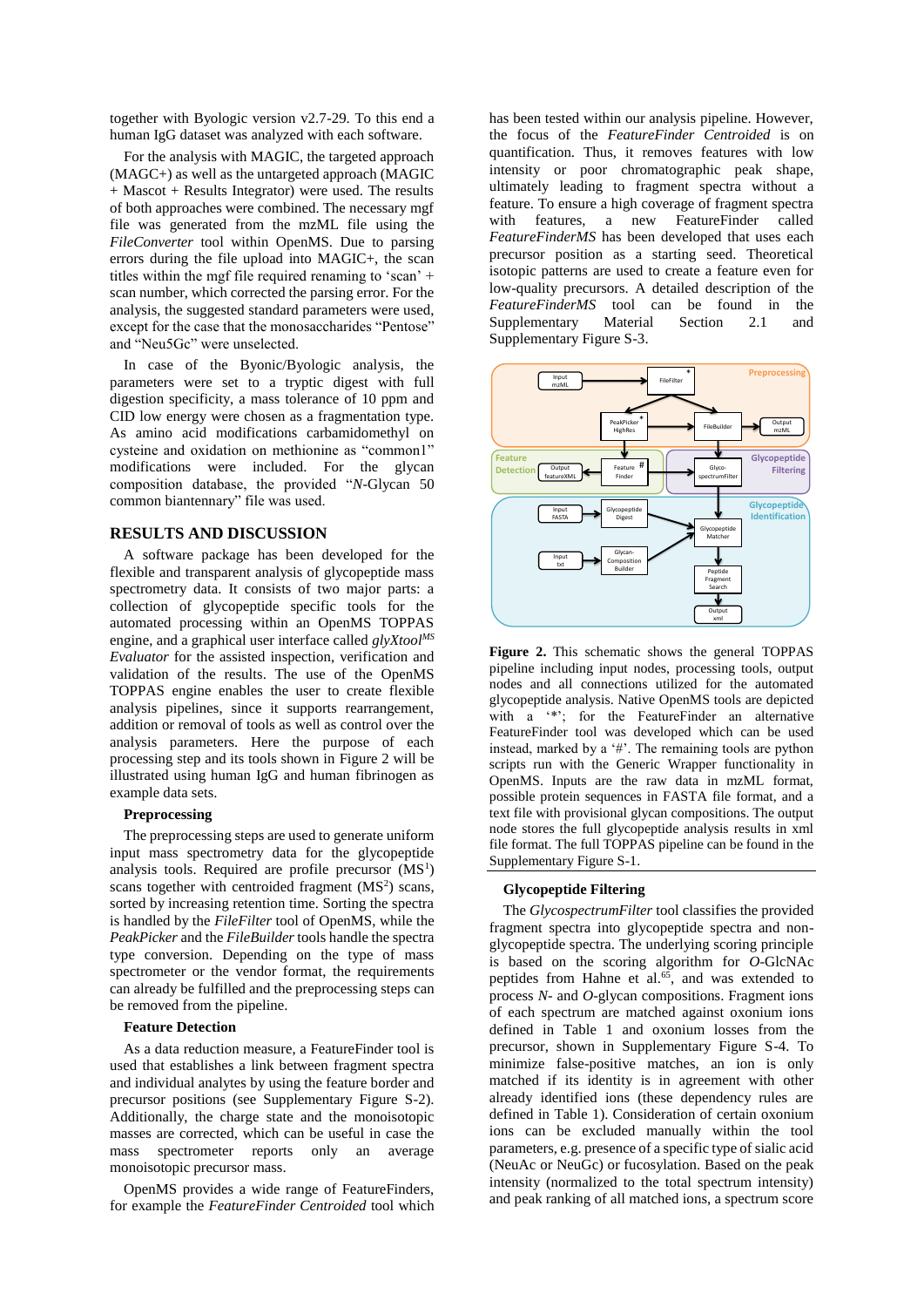is calculated. Due to the log-negative scoring, a lower score signifies a higher probability of the spectrum to be a glycopeptide spectrum.



**Figure 3.** Glycopeptide score distribution of the MS² spectra. The stacked bar chart shows the score distribution of the individual fragment spectra from the human IgG sample and the threshold used for classification. Scoring has been performed with a  $\pm 0.05$  Da mass accuracy setting. Each spectrum in the sample has been manually assessed as glycopeptide/non-glycopeptide. Visible are two distinct populations between the glycopeptides (green, 174 spectra) and the non-glycopeptides (yellow, 839 spectra). For non-glycopeptide spectra that do not contain masses which match oxonium ions or oxonium losses, no score could be calculated, thus a default score of 10 has been assigned. With a threshold of 1.5 the glycopeptide population can be separated from the non-glycopeptide spectra (red line).

Figure 3 shows the resulting histogram for the spectrum score distribution of all fragment spectra acquired for the IgG sample. To determine false positives and false negatives, each spectrum has been manually assessed for its glycopeptide identity, which allows the color coding of the distributions: the glycopeptide spectra distribution is shown in green; the broader distribution of non-glycopeptide spectra is shown in yellow. For non-glycopeptide spectra without any ion matches, no score can be calculated. Therefore, a default score of 10.0 was assigned to these spectra. The populations can be distinguished via a threshold of 1.5, leading to 11 false-positive, 1 false-negative, 2168 true-negative, and 102 true-positive glycopeptide identifications within the IgG dataset. Example spectra of each group can be found in the Supplementary Figure S-5. From the receiver operating characteristic curve (ROC plot) shown in Supplementary Figure S-6, the highest accuracy of 0.996 was achieved with a threshold of 1.41.

Scored fragment spectra sharing the same precursor are then grouped into one feature (visualized in Supplementary Figure S-2). By using the grouping information, a consensus spectrum of the fragment spectra is created for each glycopeptide feature by merging up to 300 peaks from each fragment spectrum. Afterwards, the resulting consensus spectrum is used in the subsequent glycopeptide identification steps. The tool reports results in xml format, containing information about the fragment spectra and the features.

**Table 1. Oxonium ions used for glycopeptide scoring**

| Type               | Oxonium ion Mass |          | Depends         |
|--------------------|------------------|----------|-----------------|
|                    |                  | $[M+H+]$ | on              |
| General            | $N_1$            | 204.0867 | $H_1 - H_2O$    |
|                    | $N_1 - H_2O$     | 186.0761 | $N_1$           |
|                    | $H_1$            | 163.0601 | $H_1 - H_2O$    |
|                    | $H_1 - H_2O$     | 145.0495 | $H_1$           |
|                    | $N_1H_1$         | 366.1395 |                 |
|                    | $N_1H_2$         | 528.1923 |                 |
| Contains           | Sa1              | 292.1027 | $Sa_1$ - $H_2O$ |
| NeuAc              | $Sa_1 - H_2O$    | 274.0921 | Sa <sub>1</sub> |
|                    | $N_1H_1Sa_1$     | 657.2349 | Sa <sub>1</sub> |
|                    | $N_1H_2Sa1$      | 819.2877 | Sa <sub>1</sub> |
| Contains           | $Sg_1$           | 308.0976 | $Sg_1 - H_2O$   |
| NeuGc              | $Sg_1 - H_2O$    | 290.0870 | $Sg_1$          |
|                    | $N_1Sg_1$        | 511.1770 | $Sg_1$          |
|                    | $N_1H_1Sg_1$     | 673.2298 | $Sg_1$          |
|                    | $N_1H_1Sg_2$     | 980.3201 | $Sg_1$          |
| Contains           | $N_1H_1Sa_1Sg_1$ | 964.3252 | NeuAc1          |
| NeuAc<br>and NeuGc |                  |          | $Sg_1$          |
| Contains           | $F_1$            | 147.0652 | $F_1 - H_2O$    |
| fucose             | $F_1 - H_2O$     | 129.0546 | $F_1$           |
|                    | $N_1H_1F_1$      | 512.1974 | $F_1$           |
| Contains           | $N_1H_1Sa_1F_1$  | 803.2928 | $Sa_1F_1$       |
| NeuAc and          |                  |          |                 |
| fucose             |                  |          |                 |

Here, the masses of all oxonium ions used for the scoring of the glycopeptide spectra are listed. The oxonium ions are classified into types to allow the selective scoring according to the analysis. From manually annotated glycopeptide spectra a list of dependencies has been created, which reduces false-positive assignments. The oxonium ions are only used to calculate the final score if the dependent oxonium ion(s) as listed above were also detected within the spectrum. For example, HexNAc1 and HexNAc1 - H2O are only scored if both ions are present within the spectrum.

#### **Glycopeptide Identification**

After the search for glycopeptide features, a precursor mass matching to all possible combinations of peptide and glycan masses is performed by the *GlycopeptideMatcher* tool. For the glycan composition input either a file containing possible glycan compositions can be supplied, or the *GlycanCompositionBuilder* tool generates a set of possible compositions *in silico*. The theoretical peptide masses are generated by the *GlycopeptideDigest* tool, which uses protein sequences provided by the user to identify peptides containing an *N*- and/or *O*glycosylation site. The output of the *GlycopeptideDigest* tool is a file in xml format, containing all possible peptide sequences, relying on to the number of missed cleavages, fixed and variable modifications. Also reported are the positions of the glycosylation sites and the peptide mass.

#### **Peptide Fragment Search**

In case of the example IgG dataset, HCD has been used as a fragmentation technique that generates a number of peptide fragments, which are predominantly single charged but also double charged y- and b-ions, together with the peptide  $(Y_0)$ , the peptide with ammonia loss  $(Y_0-NH_3)$ , and the peptide plus HexNAc  $(Y_1)$  ions). The existence of these ions can be used to reduce false-positive identifications from the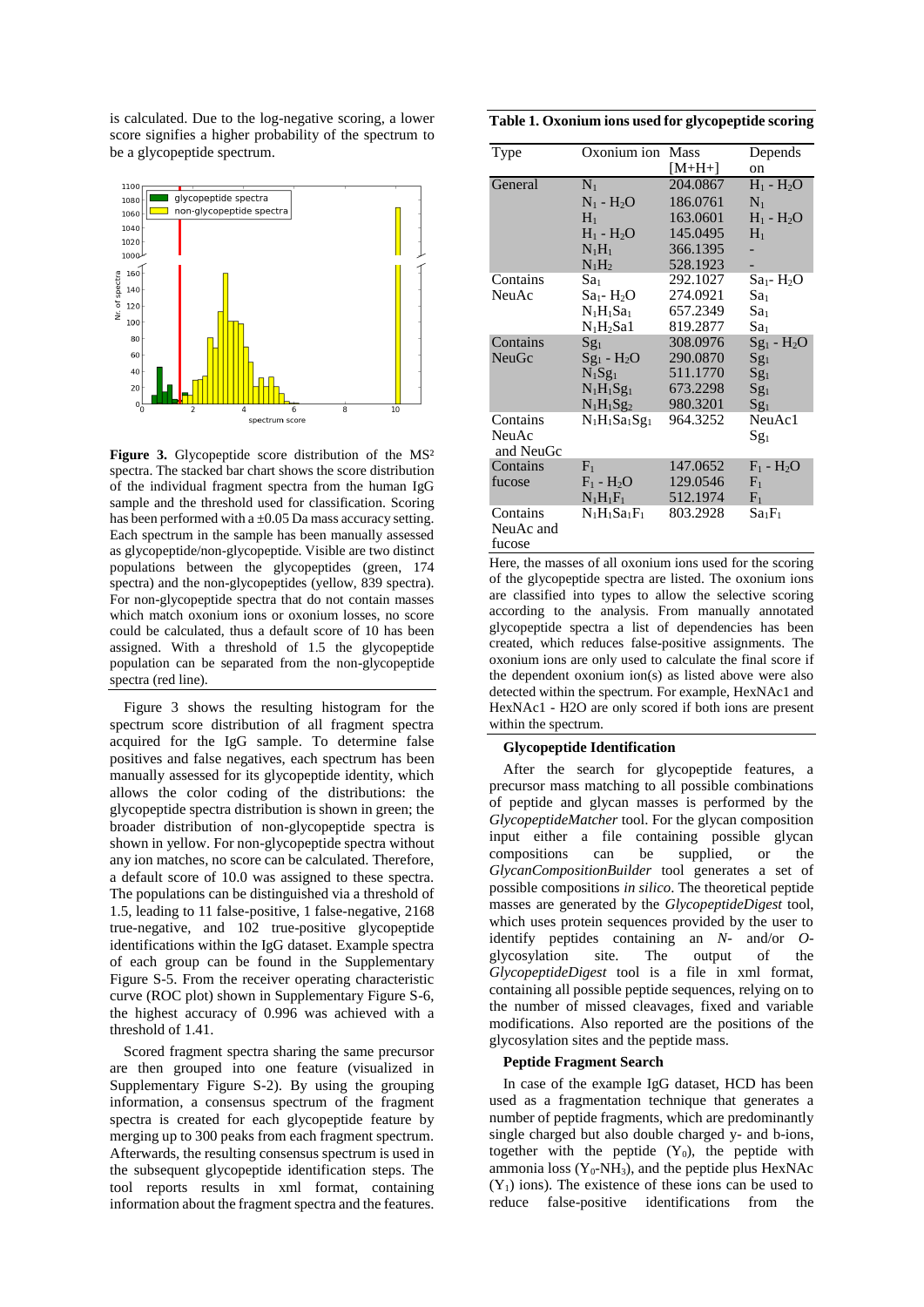*Glycopeptide Matcher* tool. The *Peptide Fragment Search* tool generates the theoretical a, b-, c- and x-, y-, z-ion series based on the peptide sequence and its modifications, and matches it against the fragment ions of the consensus spectrum with a mass tolerance defined by the user.

# **glyXtoolMS Evaluator**

The results from each analysis tool are collected within an analysis file in xml format, which is the input for the *glyXtoolMS Evaluator* for further manual evaluation. The *glyXtoolMS Evaluator* visualizes the results of each tool, provides the opportunity to screen and edit possible false-positive results (partially also false-negative results), and enables further manual analysis. A screenshot of the software tool with the loaded IgG analysis is shown in Figure 4.



**Figure 4.** This screenshot shows the results after loading the mass spectrometry raw data file and an analysis file from the OpenMS pipeline into the *glyXtoolMS Evaluator*. On the lower left side all features classified as glycopeptide features are shown. For the selected feature the extracted ion chromatogram of the precursor and its isotopic pattern are visualized, together with its consensus fragment spectrum on the lower right side. Within the spectrum, the oxonium ions found by the *GlycospectrumFilter* tool are marked in red. The identifications tab shows all identifications for the selected feature, suggested by the *Glycopeptide Matcher* tool. By selecting an identification, the fragment spectrum is updated with the y- and b- ion series of the peptide sequence and other glycopeptide fragments calculated by the *Peptide Fragment Search* tool.

The "Projects" tab shows the loaded project consisting of one mass spectrometry file (in mzML format, created by the *FileBuilder* tool). This file is used by the *glyXtoolMS Evaluator* to access the raw data in order to show isotopic patterns and elution peaks. To the mass spectrometry file, the corresponding analysis file containing the spectra scoring results and glycopeptide identifications is loaded. Loading multiple additional analysis files is also supported, which is helpful to investigate the influence of different parameter settings during the analysis. The "Analysis" tab in Figure 4 visualizes the different tool results (shown here is the "identification" tab where the *GlycopeptideMatcher* and the *PeptideFragmentSearch* results are visualized). In addition, the fragment spectrum and the peptide sequence coverage are shown for the selected identification. A manual status ("Accepted", "Rejected" and "Unknown") can be set after manual review of the identification. On the upper

right of Figure 4, the mass deviation of each identification is plotted, which supports verification of the selected accuracy in the *GlycopeptideMatcher* tool.

Multiple functions are provided for further in-depth manual analysis. A filter function allows the selection of the results through various properties, like precursor mass, existence of fragment ions, glycosylation site, and more. Additionally, regular expressions can be used on glycan and peptide names. The fragmentation spectra can be annotated manually with a mass distance ruler. Identifications can be added or modified by assigning a glycan composition and peptide sequence to an existing feature. The analysis file can also be reanalyzed by the automated pipeline engine, if for example features or other parameters have been manually changed.

**Table 2. Results of** *N***-glycopeptide analysis for human IgG**

| Peptide/<br>Glycan         | IgG1<br>EEQYNSTYR                                                                            | $\lg G 2$<br><b>EEQFNSTFR</b>                                                                                                 | $IgG$ 3/ $IgG$ 4<br>EEQYNSTFR/<br><b>EEQFNSTYR</b> |
|----------------------------|----------------------------------------------------------------------------------------------|-------------------------------------------------------------------------------------------------------------------------------|----------------------------------------------------|
| $N_4H_3$                   | $830.0^{3+}$ [14.8]<br>$1244.5^{2+}$ [14.9]                                                  |                                                                                                                               |                                                    |
| $N_4H_4$                   | $\overline{1325.5}^{2+}$ [14.7]                                                              |                                                                                                                               |                                                    |
| $N_4H_5$                   | $938.0^{3+}$ [14.5]                                                                          |                                                                                                                               |                                                    |
| $N_5H_4$                   |                                                                                              | $941.0^{3+}$ [17.1]                                                                                                           |                                                    |
| $N_3H_3F_1^*$              | $1216.0^{2+}$ [14.7] $1200.0^{2+}$ [17.0]                                                    |                                                                                                                               |                                                    |
| $N_3H_4F_1^*$              | $1297.0^{2+}$ [14.5] $1281.0^{2+}$ [16.9]                                                    |                                                                                                                               |                                                    |
| $N_4H_3F_1$                |                                                                                              | $878.7^{3+}$ [14.7] $868.0^{3+}$ [17.0] $873.4^{3+}$ [15.8]<br>$1317.5^{2+}$ [15.1] $1301.5^{2+}$ [16.7] $1309.5^{2+}$ [15.8] |                                                    |
| $N_4H_4F_1$                | $1398.6^{2+}$ [14.9] $1382.6^{2+}$ [17.5]                                                    |                                                                                                                               |                                                    |
| $N_4H_5F_1$                | $1479.6^{2+}$ [14.8]                                                                         | $976.1^{3+}$ [16.9]<br>$1463.6^{2+}$ [16.9]                                                                                   |                                                    |
| $N_4H_6{F_1}^*$            | 1040.7 <sup>3+</sup> [14.2] 1030.1 <sup>3+</sup> [16.8]                                      |                                                                                                                               |                                                    |
| $N_5H_3F_1$                | $946.4^{3+}$ [14.9]                                                                          | $935.7^{3+}$ [17.2]<br>$1403.1^{2+}$ [17.2]                                                                                   |                                                    |
| $N_5H_4F_1$                | $1000.4^{3+}$ [13.2] $989.7^{3+}$ [17.1]<br>$1000.4^{3+}$ [15.0] 1484.1 <sup>2+</sup> [17.0] |                                                                                                                               |                                                    |
| $N_5H_5F_1$                | $1054.4^{3+}$ [14.9] $1043.8^{3+}$ [16.9]                                                    |                                                                                                                               |                                                    |
| $N_4H_4F_1Sa_1$            |                                                                                              | $1019.1^{3+}$ [19.4]<br>$1528.1^{2+}$ [19.4]                                                                                  |                                                    |
|                            | $N_4H_5F_1Sa_1 1083.8^{3+} [15.8]1073.1^{3+} [19.9]$                                         |                                                                                                                               |                                                    |
| $N_5H_5F_1Sa_11151.4^{3+}$ | [15.6]                                                                                       |                                                                                                                               |                                                    |

The table shows the peptide/glycan matches found by the glycopeptide matcher tool. Each cell shows the detected ion masses, the charge states, and - in brackets - the retention time in minutes. Glycan names are abbreviated as "N": HexNAc, "H": Hexose, "Sa": *N*-acetylneuraminic acid, "F": Fucose. All glycan compositions except the three marked with an asterix "\*" were reported by Selman et al.<sup>62</sup> and Mimura et al.<sup>63</sup>

#### **Analysis Results**

The *reporter* tool from the analysis pipeline can convert the content of the xml formatted result file into an excel spreadsheet. This shows the scores of each MS<sup>2</sup> spectrum of the *GlycospectrumFilter* tool, along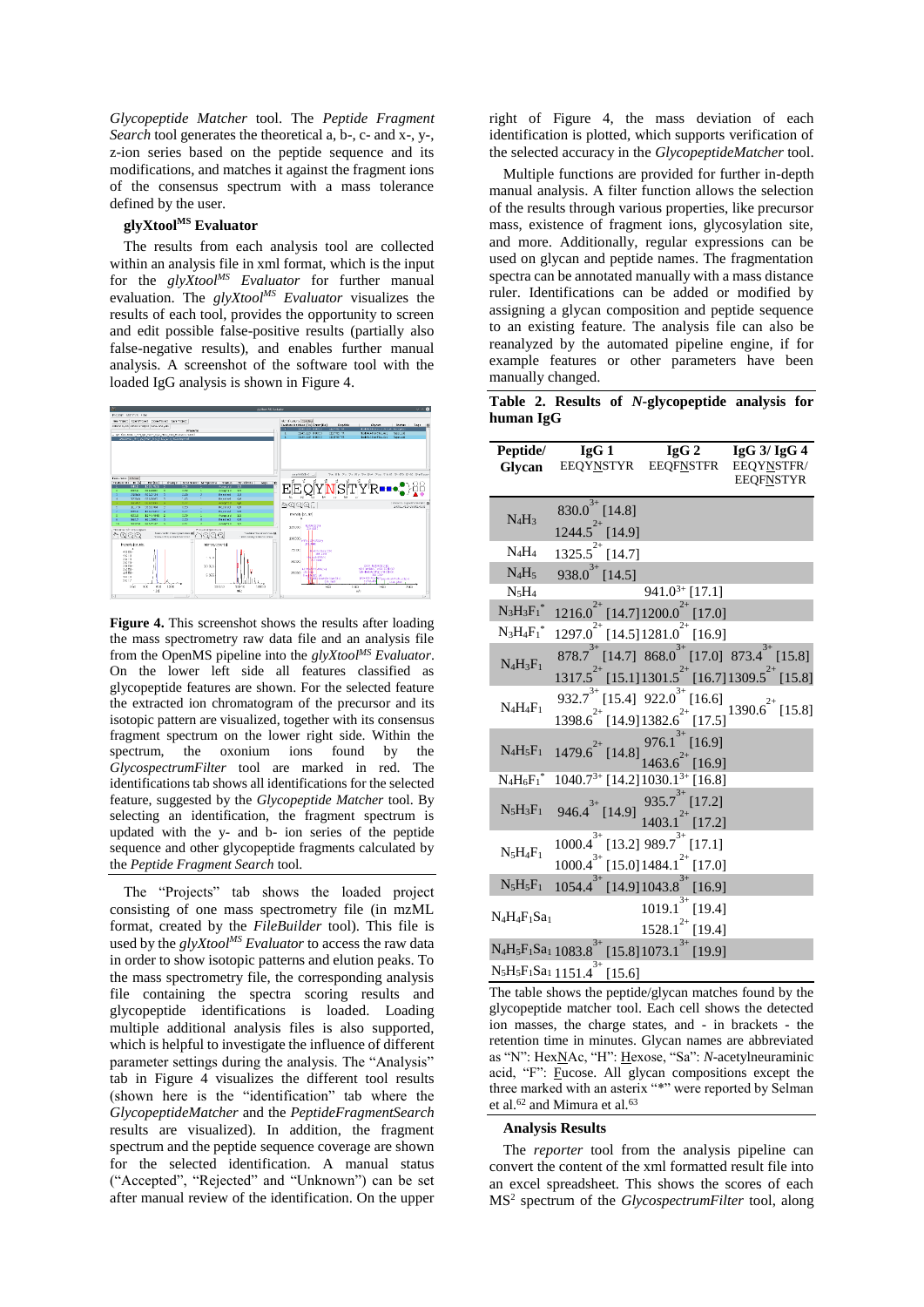with the identified glycopeptide features, and the corresponding identifications. As an example, results for IgG is shown in Table 2. In addition, the identified *O*-glycopeptides from human fibrinogen are shown in Table3A+B. For each peptide and glycan composition the detected precursor mass and charge state is depicted.

Thirteen of twenty-four *N*-glycan compositions reported for human IgG by Selman et al.<sup>54</sup> and Mimura et al.<sup>55</sup> were identified by glyXtool<sup>MS</sup>, each supported by the existence of oxonium ions and peptide fragments. Fourteen *N*-glycopeptides were found for IgG1 and twelve glycopeptides for IgG2. The peptide fragments were not sufficient to distinguish the peptide sequence isomers of IgG3 and IgG4, thus the two glycopeptides were assigned to both IgG species. Due to an isomeric mass equivalence between IgG1 containing fucosylated glycans and Ig3/IgG4 containing glycans with a hexose instead of a fucose, 33 false-positive assignments had to be manually removed in the *glyXtoolMS Evaluator* by filtering the fragment spectra for the existence of the peptide and peptide-NH<sup>3</sup> ions. Overall, eight false-positive identifications remained with 40 true-positive

identifications. Some of the glycan compositions reported for human IgG could not be detected within the sample  $(N_3H_3, N_5H_3, N_5H_5,$  the single sialylated species  $N_4H_4Sa_1$ ,  $N_4H_5Sa_1$ ,  $N_5H_4Sa_1$ ,  $N_5H_4F_1Sa_1$ ,  $N_5H_5Sa_1$  and the double sialylated species  $N_4H_5Sa_2$ ,  $N_5H_5Sa_2$ ,  $N_4H_5F_1Sa_2$ ). These glycan compositions were either too low abundant within the sample or were not fragmented during the analysis. However, three new *N*glycan compositions  $(N_3H_3F_1, N_3H_4F_1,$  and  $N_4H_6F_1$ ) were detected on IgG1 and IgG2 (marked with an asterisk Table 2) that were previously not reported. The compositions  $N_3H_3F_1$  and  $N_3H_4F_1$ could be clearly  $\frac{1}{2}$  assigned using glyXtool<sup>MS</sup> via the corresponding peptide fragments. However, the fragment ion spectra identified for the composition  $N_4H_6F_1$  in IgG1 and IgG2 show a mass deviation in the higher  $m/z$  range ( $> 30$ ) ppm). Accordingly, glycopeptide fragment ions could not be assigned automatically, but could be identified manually. The same behavior was also observed for the IgG1 glycopeptide fragment ion spectrum identified with the *N*-glycan composition  $N_4H_3$  (precursor  $m/z$  $830.0^{3+}$ ).

1 **Table 3. Results of N- and O-glycopeptide analysis for human fibrinogen**

| A) sp P02671 FIBA_HUMAN   | $N_1H_1$            | $N_1H_1Sa_1$                                | $N_1H_1Sa_2$        |
|---------------------------|---------------------|---------------------------------------------|---------------------|
| 253GGSTSYGTGSETESPR268    | $969.4^{2+}$ [14.4] | $1115.0^{2+}$ [15.7]                        |                     |
| 494HPDEAAFFDTASTGK508     |                     | $1125.5^{2+}$ [21.4]<br>$750.7^{3+}$ [21.4] | $847.7^{3+}$ [24.2] |
| 540ESSSHHPGIAEFPSR554     |                     |                                             | $862.4^{3+}$ [19.5] |
| 562QFT <u>SSTS</u> YNR573 |                     | $923.9^{2+}$ [16.6]                         |                     |
| 584MADEAGSEADHEGTHSTK601  |                     | $843.7^{3+}$ [13.3]                         |                     |

| B) sp P02675 FIBB_HUMAN             | $N_1H_1Sa_1$        | $N_4H_4Sa_1$         | $N_4H_5$             | $N_4H_5Sa_1$                                                                             | $N_4H_5Sa_2$                                                         |
|-------------------------------------|---------------------|----------------------|----------------------|------------------------------------------------------------------------------------------|----------------------------------------------------------------------|
| 24EEAPSLRPAPPPISGGGYR42             | $869.7^{3+}$ [22.3] |                      |                      |                                                                                          |                                                                      |
| 347GTAGNALMDGASQLM(MSO)GENR365      |                     |                      | $1177.8^{3+}$ [21.3] | $956.4^{4+}$ [24.7]                                                                      |                                                                      |
| 347GTAGNALM(MSO)DGASQLM(MSO)GENR365 |                     |                      |                      | $960.4^{4+}$ [21.1]<br>$1280.2^{3+}$ [22.0]                                              | $1377.2^{3+}$ [26.6]                                                 |
| 347GTAGNALM(MSO)DGASQLMGENR365      |                     | $1220.8^{3+}$ [24.8] | $1177.8^{3+}$ [22.1] | $1274.8^{3+}$ [25.8]                                                                     | $1371.9^{3+}$ [30.5]<br>$1029.2^{4+}$ [29.5]                         |
| 347GTAGNALMDGASQLMGENR365           |                     |                      |                      | $1269.5^{3+}$ [25.5]<br>$1172.5^{3+}$ [24.9] $1269.5^{3+}$ [27.8]<br>$952.4^{4+}$ [27.7] | $1025.2^{4+}$ [31.4]<br>$1025.2^{4+}$ [29.0]<br>$1366.5^{3+}$ [31.9] |

3 Several glycopeptides could be found within the human fibrinogen dataset for the alpha and the beta chain. Table A shows the detected glycopeptide ions for the alpha chain, which contains only *O*-glycosylation. Table B 4 detected glycopeptide ions for the alpha chain, which contains only *O*-glycosylation. Table B shows the glycosylation of the 5 beta chain, containing one *O*-glycopeptide and multiple *N*-glycans for the peptide 347GTAGNALMDGASQLMGENR365,<br>6 which exhibits different degrees of oxidation of methionine which exhibits different degrees of oxidation of methionine.

7 The human fibrinogen sample shown in Table3A+B<br>8 contains both N- and O-glycopeptides. The provisional 8 contains both *N*- and *O*-glycopeptides. The provisional 9 peptides used in the analysis were generated from all 10 three human fibrinogen chain sequences. Two searches three human fibrinogen chain sequences. Two searches 11 with different glycan composition databases were  $12$  performed: a) only with mucin-type *O*-glycans, and b) 12 performed: a) only with mucin-type *O*-glycans, and b) 13 with the full *N*-glycan database derived from 14 glycomeDB plus the mucin-type *O*-glycans. The 14 glycomeDB plus the mucin-type  $O$ -glycans. The 15 automated analysis with the pipeline using only the  $O$ automated analysis with the pipeline using only the  $O$ -16 glycan database resulted in nine correctly identified<br>17 glycopentides together with 15 wrong assignments. 17 glycopeptides together with 15 wrong assignments.<br>18 Fourteen of the wrong assignments could be removed 18 Fourteen of the wrong assignments could be removed<br>19 during manual analysis with the *elvXtool<sup>MS</sup>* Evaluator 19 during manual analysis with the *glyXtool<sup>MS</sup>* Evaluator 20 using the existence of the peptide ion as a filter. For the 20 using the existence of the peptide ion as a filter. For the 21 analysis with the  $N$ - and O-glycan database, the analysis with the  $N$ - and  $O$ -glycan database, the

22 pipeline generated a large number of false-positives (29  $23$  true-positives and 76 false-positives). By using the 23 true-positives and 76 false-positives). By using the 24 filter function within the  $e/vXtoe^{Ms}$  Evaluator for the Filter function within the  $glyXtool^{MS}$  Evaluator for the selection of identifications containing the peptide and 25 selection of identifications containing the peptide and  $26$  peptide-NH<sub>3</sub> ions, the large number of false-positives  $26$  peptide-NH<sub>3</sub> ions, the large number of false-positives  $27$  could be reduced to seven false-positives, while also 27 could be reduced to seven false-positives, while also 28 losing one true-positive assignment. losing one true-positive assignment.

29 The *O*-glycosylation of the fibrinogen alpha chain in<br>30 Table<sup>3</sup>A contained three different *O*-glycan 30 Table3A contained three different *O*-glycan  $31$  compositions:  $N_1H_1$ ,  $N_1H_1Sa_1$  and  $N_1H_1Sa_2$ . Four  $32$  identified peotides were within the glycosylated regions 32 identified peptides were within the glycosylated regions 33 reported by Zauner et al.<sup>56</sup> while the glycopeptide 33 reported by Zauner et al.,<sup>56</sup> while the glycopeptide<br>34 sx4MADEAGSEADHEGTHSTK601-NtH580, has not 34  $_{584}$ MADEAGSEADHEGTHST $K_{601}$ -N<sub>1</sub>H<sub>1</sub>Sa<sub>1</sub> has not 35 been reported, vet. The glycosylation of the beta chain been reported, yet. The glycosylation of the beta chain 36 is shown in Table3B. It comprises one *O*-glycopeptide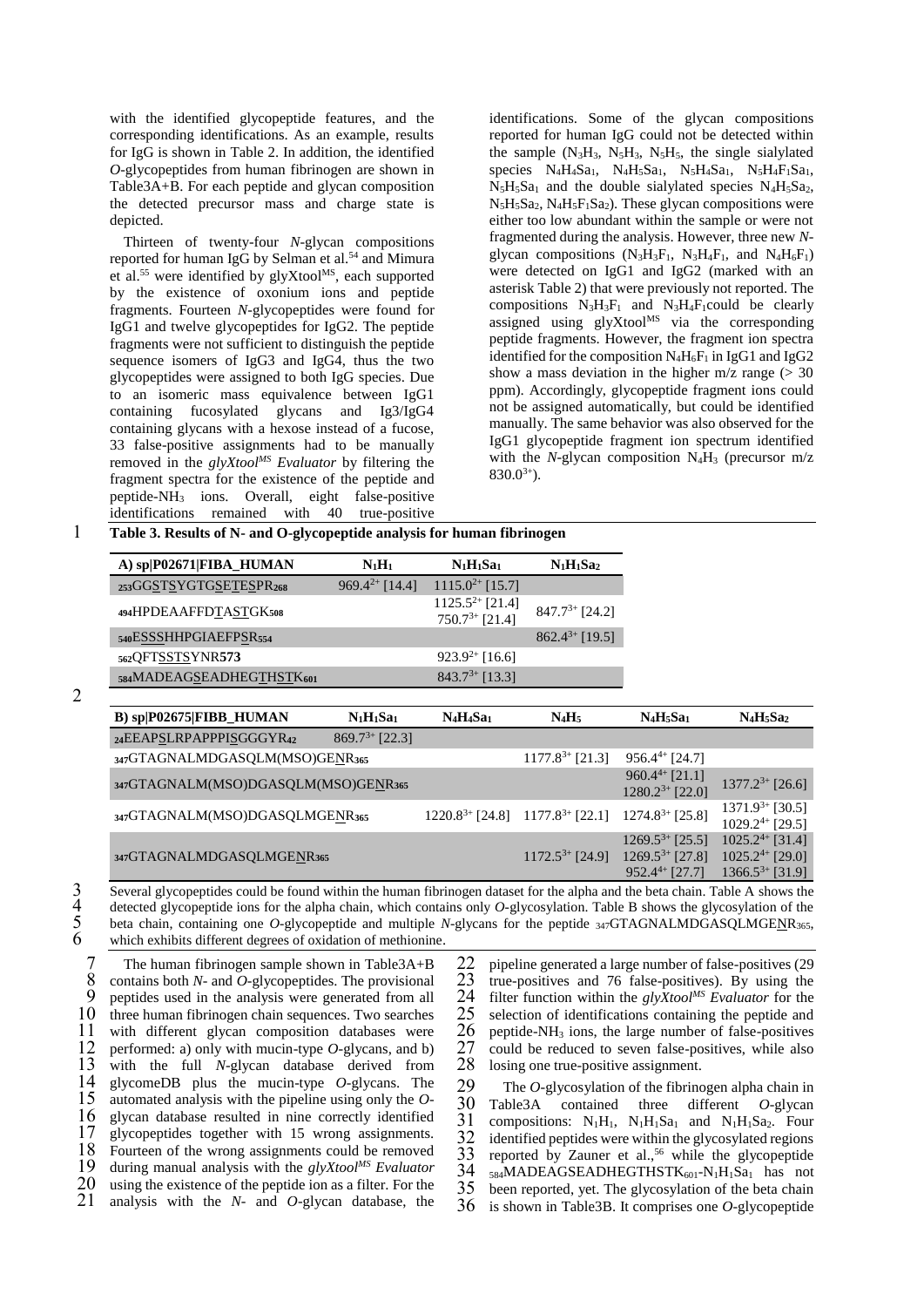37 and four different *N*-glycans on the *N*-glycosylation site<br>38 N<sub>364</sub>, The three *N*-glycan compositions N<sub>4</sub>H<sub>5</sub>, N<sub>4</sub>H<sub>5</sub>S<sub>4</sub>  $38$  N<sub>364</sub>. The three *N*-glycan compositions N<sub>4</sub>H<sub>5</sub>, N<sub>4</sub>H<sub>5</sub>Sa<sub>1</sub> 39 and N<sub>4</sub>H<sub>5</sub>S<sub>a<sub>2</sub> were also reported in Zauner et al:</sub> 39 and  $N_4H_5Sa_2$  were also reported in Zauner et al.;<br>40 additionally, we could detect  $N_4H_4Sa_1$  in the sample. 40 additionally, we could detect  $N_4H_4Sa_1$  in the sample,<br>41 which can be explained as a sub-composition of 41 which can be explained as a sub-composition of  $42$  N.H.Sa, missing one bexose. The reported N- $42$  N<sub>4</sub>H<sub>5</sub>Sa<sub>1</sub>, missing one hexose. The reported N-<br> $43$  glycosylation N<sub>52</sub> on the gamma chain could not be 43 glycosylation  $N_{52}$  on the gamma chain could not be 44 detected in our sample detected in our sample.

## 45 **Software Comparison**

46 We compared the performance of glyXtool<sup>MS</sup> with 47 the commercially available software Byonic/Biologic 47 the commercially available software Byonic/Biologic  $48$  as well as the recently published MAGIC software<sup>31</sup> on 48 as well as the recently published MAGIC software<sup>31</sup> on 49 the results of the human IgG sample. The results are 49 the results of the human IgG sample. The results are 50 shown within Table 4. shown within Table 4.

51 28 of a total of 30 glycopeptides were detected by<br>52 glyXtool<sup>MS</sup>, 24 with Byonic, and 19 using MAGIC. Of  $52$  glyXtool<sup>MS</sup>, 24 with Byonic, and 19 using MAGIC. Of  $53$  overall sixteen glyconeptides for LeG1, fourteen were 53 overall sixteen glycopeptides for IgG1, fourteen were<br>54 detected by glyXtool<sup>MS</sup>, thirteen by Byonic, and ten by 54 detected by glyXtool<sup>Ms</sup>, thirteen by Byonic, and ten by 55 MAGIC. All twelve glyconentially of  $19G2$  were 55 MAGIC. All twelve glycopeptides of IgG2 were<br>56 detected by glyXtool<sup>MS</sup>, nine by Byonic and eight by 56 detected by glyXtool<sup>MS</sup>, nine by Byonic and eight by 57 MAGIC. The two glycopeptides of  $IgG3/IgG4$  were 57 MAGIC. The two glycopeptides of IgG3/IgG4 were  $58$  detected by glyXtool<sup>MS</sup> and Byonic, while the 59 composition  $N_4H_4F_1$  was missed by MAGIC.

60 The limitation of MAGIC is mainly due to its 61 approach regarding the detection of peptide sequences. 62 In particular, the assumption that the triplet fragment 63 ion pattern  $(Y_0, Y_0 \text{-} NH_3, Y_1)$  of the peptide and the 63 ion pattern  $(Y_0, Y_0-NH_3, Y_1)$  of the peptide and the 64 trimannosyl core must exist within the fragment 64 trimannosyl core must exist within the fragment  $65$  spectra. Additionally, Mascot searches did not result in spectra. Additionally, Mascot searches did not result in 66 correct peptide assignments in several cases due to 67 unknown reasons.

68 All three tools reported additional unique 69 glycopeptides, which were not detected previously by 70 the other tools. The glycan composition  $N_4H_6F_1$  on 71 IgG1, and the glycan compositions  $N_5H_4$  and  $72$  N<sub>4</sub>H<sub>4</sub>F<sub>1</sub>Sa<sub>1</sub> on IgG2 were only reported by glyXtool<sup>MS</sup>.<br> $73$  The reason why both Byonic and MAGIC did not 73 The reason why both Byonic and MAGIC did not 74 identify these glycopeptides is unclear. Byonic reported  $75$  the composition N<sub>4H<sub>6</sub></sub> on IgG1 – this identification 75 the composition N<sub>4</sub>H<sub>6</sub> on IgG1 – this identification 76 could be rejected within glyXtool<sup>MS</sup>, due to a wrong 76 could be rejected within glyXtool<sup>MS</sup>, due to a wrong<br>77 assignment of the triplet peptide pattern. Later manual 77 assignment of the triplet peptide pattern. Later manual analysis showed that the glycopeptide most likely was 79 a sodium adduct of  $N_4H_5F_1$  on IgG1. MAGIC also analysis showed that the glycopeptide most likely was a sodium adduct of  $N_4H_5F_1$  on IgG1. MAGIC also 80 identified the composition  $N_3H_2F_1$  on IgG1. This 81 composition could be explained as an in-source decay 82 of other glycopeptides. Thus, only gly  $X$ tool<sup>MS</sup> was able 82 of other glycopeptides. Thus, only glyXtool<sup>MS</sup> was able 83 to correctly identify all 28 true glycopeptide candidates. to correctly identify all 28 true glycopeptide candidates. 84 Furthermore, the possibility of  $glyX$ tool<sup>MS</sup> to show 85 intermediate and not only the final results was helpful 86 to evaluate the source of differences.

87

|  | 88 Table 4. Performance comparison between   |  |
|--|----------------------------------------------|--|
|  | 89 glyXtool <sup>MS</sup> , Byonic and MAGIC |  |

| Peptide/<br>Glycan | IgG1<br>EEQYNSTYR                                | IgG2<br><b>EEQFNSTFR</b>                                 | $IgG$ 3/ $IgG$ 4<br>EEQYNSTFR/<br><b>EEQFNSTYR</b>               |
|--------------------|--------------------------------------------------|----------------------------------------------------------|------------------------------------------------------------------|
| $N_4H_3$           | $3+$<br>830.0 [G,B]<br>$1244.5^{2+}$ [G,B,M]     |                                                          |                                                                  |
| $N_4H_4$           | $^{2+}$<br>1325.5 [G,B]                          |                                                          |                                                                  |
| $N_4H_5$           | $3+$<br>938.0 [G,B]                              |                                                          |                                                                  |
| $N_4H_6$           | $3+$<br>992.1 [B]                                |                                                          |                                                                  |
| $N_5H_4$           |                                                  | $941.0^{3+}$ [G]                                         |                                                                  |
| $N_3H_2F_1$        | $1135.0^{2+}$ [M]                                |                                                          |                                                                  |
| $N_3H_3F_1$        | $2+$<br>1216.0 [G,B,M]                           | 1200.0<br>[G,B,M]                                        |                                                                  |
| $N_3H_4F_1$        | $^{2+}$<br>1297.0<br>[G,B,M]                     | $^{2+}$<br>1281.0<br>[G,B,M]                             |                                                                  |
| $N_4H_3F_1$        | $878.7^{3+}$ [G,B,M]<br>$2+$<br>$1317.5$ [G,B,M] | $868.0^{3+}$ [G,B,M]<br>$2+$<br>$1301.5$ [G,B,M]         | $873.4^{3+}$ [G,B]                                               |
| $N_4H_4F_1$        | $3+$<br>932.7 [G,B,M]<br>$^{2+}$<br>1398.6 [G,B] | 3+<br>922.0 [G,B,M]<br>$2+$<br>1382.6<br>[G,B,M]         | 1309.5 [G,B,M]<br>$927.4^{3+}$ [B]<br>1390.6 <sup>2+</sup> [G,B] |
| $N_4H_5F_1$        | 1479.6 <sup>2+</sup> [G,B,M]                     | $3+$<br>976.1 [G,B,M]<br>1463.6 [G,B]                    |                                                                  |
| $N_4H_6F_1$        | $1040.7^{3+}$ [G]                                | $1030.1^{3+}$ [G,B]                                      |                                                                  |
| $N_5H_3F_1$        | 946.4 <sup>3+</sup> [G,M]                        | 935.7 <sup>3+</sup> [G]<br>1403.1 [G,M]                  |                                                                  |
| $N_5H_4F_1$        | $1000.4^{3+}$ [G,B]                              | $_{3+}$<br>989.7 [G,B,M]<br>1484.1<br>[G,B,M]            |                                                                  |
| $N_5H_5F_1$        | 1054.4 [G,B,M]                                   | $_{3+}$<br>1043.8 [G,B,M]                                |                                                                  |
| $N_4H_4F_1Sa_1$    |                                                  | $\overline{1019.1}^{3+}$ [G]<br>$^{2+}$<br>1528.1<br>[G] |                                                                  |
| $N_4H_5F_1Sa_1$    | $3+$<br>1083.8<br>[G,B]                          | $3+$<br>1073.1<br>[G,B]                                  |                                                                  |
|                    | $_{3+}$<br>$N_5H_5F_1Sa_1$ 1151.4 [G,B,M]        |                                                          |                                                                  |

 $\overline{90}$  The table shows the detected glycopeptides of glyXtool<sup>MS</sup><br> $\overline{91}$  [G]. Byonic [B] and MAGIC [M] [G], Byonic  $[B]$  and MAGIC  $[M]$ 

# 92 **CONCLUSION**

93 To our knowledge we build the first pipeline engine-<br>94 based N- and O-glyconentide analysis platform which 94 based *N*- and *O*-glycopeptide analysis platform, which<br>95 supports users in developing their own analysis 95 supports users in developing their own analysis 96 pinelines based on the data they want to analyze. For 96 pipelines based on the data they want to analyze. For 97 this purpose we provide several glyconential specific 97 this purpose, we provide several glycopeptide-specific 98 tools, which we used to as an example to analyze HCD 98 tools, which we used to as an example to analyze HCD<br>99 fragmentation data of human JgG and human 99 fragmentation data of human IgG and human  $100$  fibrinogen. The modularity of the pipeline enables fast. fibrinogen. The modularity of the pipeline enables fast, 101 flexible, and transparent glycopeptide analysis. Our 102 general approach comprising feature finding, fragment 103 spectrum scoring, and identification should be 103 spectrum scoring, and identification should be 104 applicable to most basic glycoproteomic analysis 104 applicable to most basic glycoproteomic analysis 105 pinelines, and support the implementation of new tools 105 pipelines, and support the implementation of new tools  $106$  to extend the functionality of glyXtool<sup>MS</sup>. A main  $106$  to extend the functionality of glyXtool<sup>MS</sup>. A main  $107$  strength of the software is the flexible implementation  $107$  strength of the software is the flexible implementation  $108$  of new tools within the TOPPAS engine. This should 108 of new tools within the TOPPAS engine. This should 109 allow other research groups to further improve or to allow other research groups to further improve or to 110 tailor the analysis pipeline to their experimental needs 111 by addition or replacement of tools.

112 Additional tools are needed to provide functionality<br>113 like false-discovery rate (FDR) calculation, spectral 113 like false-discovery rate (FDR) calculation, spectral 114 matching, and additional scoring algorithms, as matching, and additional scoring algorithms, as 115 described by other groups.<sup>29,43</sup> Due to the open-source 116 license, these algorithms can be implemented and license, these algorithms can be implemented and 117 further improved by other workgroups as well.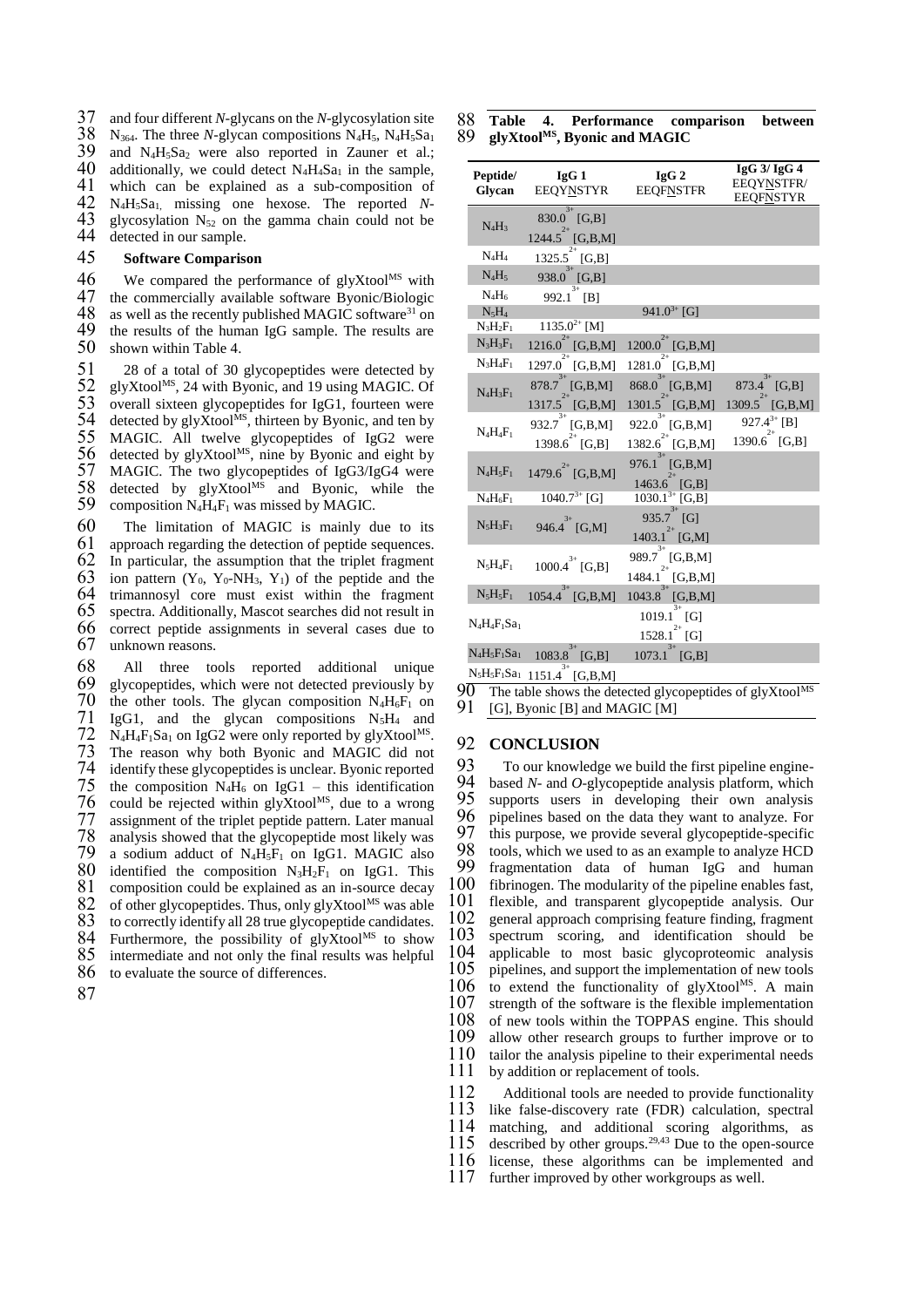- 118 The software is available via<br>119 https://github.com/glvXera/glv
- https://github.com/glyXera/glyXtoolMS under the
- GPL-3.0 open-source license.

# **ACKNOWLEDGMENTS**

- 122 The authors would like to thank Terry Nguyen-Khuong<br>123 and Alexander Behne for helpful discussions. MH MP and
- 123 and Alexander Behne for helpful discussions. MH MP and 124 ER acknowledge support by the German Federal Ministry
- 124 ER acknowledge support by the German Federal Ministry<br>125 of Education and Research (BMBF) under the project "Die<br>126 Golgi Glykan Fabrik 2.0" (grant identifier 031A557). ER
- of Education and Research (BMBF) under the project "Die
- Golgi Glykan Fabrik 2.0" (grant identifier 031A557). ER
- 127 acknowledges support by the Deutsche<br>128 Forschungsgemeinschaft (DFG, German Research
- 128 Forschungsgemeinschaft (DFG, German Research)<br>129 Foundation) under the project "The concert of dolichol-
- 129 Foundation) under the project "The concert of dolichol-<br>130 based glycosylation: from molecules to disease models"
- 130 based glycosylation: from molecules to disease models"<br>131 (grant identifier FOR2509) and support by the European
- 131 (grant identifier FOR2509) and support by the European 132 Union (EC) under the project "IMforFuture" (grant no. 132 Union (EC) under the project "IMforFuture" (grant no.<br>133 721815).
- 721815).
- 

## **LITERATURE**

- (1) Apweiler, R.; Hermjakob, H.; Sharon, N. *Biochimica et Biophysica Acta (BBA) - General Subjects* **1999**, *1473*,
- $\begin{array}{cc} 138 & 4-8. \\ 139 & (2) \end{array}$
- 139 (2) Werz, D. B.; Ranzinger, R.; Herget, S.; Adibekian, A.; 140 Lieth, C.-W.; Seeberger, P. H. ACS Chemical Biology
- Lieth, C.-W.; Seeberger, P. H. *ACS Chemical Biology* **2007**, *2*, 685-691.
- (3) Varki, A. *Glycobiology* **1993**, *3*, 97-130.
- 143 (4) Kaplan, H. A.; Welply, J. K.; Lennarz, W. J. Biochimica et Biophysica Acta (BBA) Reviews on
- *Biochimica et Biophysica Acta (BBA) - Reviews on*
- *Biomembranes* **1987**, *906*, 161-173. (5) Kornfeld, R.; Kornfeld, S. *Annual Review of*
- *Biochemistry* **1985**, *54*, 631-664. (6) Hanisch, F. G. *Biological Chemistry* **2001**, *382*, 143-  $\begin{array}{cc} 149 & 149. \\ 150 & (7) \end{array}$
- 150 (7) Wuhrer, M.; Catalina, M. I.; Deelder, A. M.; Hokke, C. 151 H. Journal of Chromatography B 2007, 849, 115-128.
- H. *Journal of Chromatography B* **2007**, *849*, 115-128.
- (8) Geyer, H.; Geyer, R. *Biochimica et Biophysica Acta*
- *(BBA) - Proteins and Proteomics* **2006**, *1764*, 1853-1869.
- 154 (9) Zauner, G.; Koeleman, C. A. M.; Deelder, A. M.; Wuhrer, M. *J Sep Sci* 2010, 33, 903-910.
- Wuhrer, M. *J Sep Sci* **2010**, *33*, 903-910.
- 156 (10) Hoffmann, M.; Marx, K.; Reichl, U.; Wuhrer, M.; 157 Rapp, E. *Mol Cell Proteomics* **2016**, 15, 624-641.
- Rapp, E. *Mol Cell Proteomics* **2016**, *15*, 624-641.
- 158 (11) Pralow, A.; Hoffmann, M.; Nguyen-Khuong, T.; 159 Rapp, E.; Reichl, U. Scientific Reports 2017, 7, 11419.
- Rapp, E.; Reichl, U. *Scientific Reports* **2017**, *7*, 11419.
- 160 (12) Ongay, S.; Boichenko, A.; Govorukhina, N.; 161 Bischoff, R. *J Sep Sci* 2012, 35, 2341-2372. Bischoff, R. *J Sep Sci* **2012**, *35*, 2341-2372.
- 
- 162 (13) Cao, L.; Tolic, N.; Qu, Y.; Meng, D.; Zhao, R.; Zhang, 163 O. B.; Moore, R. J.; Zink, E. M.; Lipton, M. S.; Paga-Tolic,
- 163 Q. B.; Moore, R. J.; Zink, E. M.; Lipton, M. S.; Paga-Tolic, 164 L.: Wu, S. Anal Biochem 2014, 452, 96-102.
- L.; Wu, S. *Anal Biochem* **2014**, *452*, 96-102.
- (14) Hinneburg, H.; Stavenhagen, K.; Schweiger-
- Hufnagel, U.; Pengelley, S.; Jabs, W.; Seeberger, P. H.;
- Silva, D. V.; Wuhrer, M.; Kolarich, D. *Journal of the American Society for Mass Spectrometry* **2016**, *27*, 507-
- $\frac{169}{170}$   $\frac{519}{(15)}$
- (15) Huddleston, M. J.; Bean, M. F.; Carr, S. A. *Analytical Chemistry* **1993**, *65*, 877-884.
- (16) Woodin, C. L.; Maxon, M.; Desaire, H. *Analyst* **2013**, *138*, 2793-2803.
- (17) Dallas, D. C.; Martin, W. F.; Hua, S.; German, J. B.  $175$  Briefings in Bioinformatics 2012, bbs045.
- *Briefings in Bioinformatics* **2012**, bbs045.
- (18) Li, F.; Glinskii, O. V.; Glinsky, V. V. *PROTEOMICS* **2013**, *13*, 341-354.
- (19) Xin, L.; Shan, P. *Journal of Biomolecular Techniques*
- *: JBT* **2011**, *22*, S51-S52. (20) Cooper, C. A.; Gasteiger, E.; Packer, N. H.
- *PROTEOMICS* **2001**, *1*, 340-349.
- 182 (21) Maass, K.; Ranzinger, R.; Geyer, H.; Lieth, C.-W.; 183 Gever, R. *Proteomics* 2007, 7, 4435-4444. Geyer, R. *Proteomics* **2007**, *7*, 4435-4444.
- 184 (22) Zhu, Z.; Hua, D.; Clark, D. F.; Go, E. P.; Desaire, H.<br>185 Analytical Chemistry 2013, 85, 5023-5032.
- *Analytical Chemistry* **2013**, *85*, 5023-5032.
- 186 (23) Woodin, C. L.; Hua, D.; Maxon, M.; Rebecchi, K. R.; 187 Go. E. P.: Desaire. H. Analytical Chemistry 2012. 84. Go, E. P.; Desaire, H. *Analytical Chemistry* **2012**, *84*,
- 188 4821-4829.<br>189 (24) Irungu 189 (24) Irungu, J.; Go, E. P.; Dalpathado, D. S.; Desaire, H.<br>190 Analytical Chemistry 2007, 79, 3065-3074.
- *Analytical Chemistry* **2007**, *79*, 3065-3074.
- 191 (25) Go, E. P.; Rebecchi, K. R.; Dalpathado, D. S.; Bandu,<br>192 M. L. Zhang, Y. Desaire, H. Anglytical Chemistry 2007 M. L.; Zhang, Y.; Desaire, H. *Analytical Chemistry* **2007**, *79*, 1708-1713.
- 194 (26) Joenvaara, S.; Ritamo, I.; Peltoniemi, H.; Renkonen, 195 R. Glycobiology 2008. 18. 339-349. R. *Glycobiology* **2008**, *18*, 339-349.
- 196 (27) Darula, Z.; Chalkley, R. J.; Baker, P.; Burlingame, A.<br>197 L.: Medzihradszky, K. F. *Eur I Mass Spectrom* 2010, 16
- L.; Medzihradszky, K. F. *Eur J Mass Spectrom* **2010**, *16*, 198 421-428.<br>199 *(*28) May
- 199 (28) Mayampurath, A.; Yu, C.-Y.; Song, E.; Balan, J.; Mechref, Y.: Tang, H. Analytical Chemistry 2014, 86, 453-Mechref, Y.; Tang, H. *Analytical Chemistry* **2014**, *86*, 453-
- 463.<br>202 (29) (29) Zhu, Z.; Su, X.; Go, E. P.; Desaire, H. *Analytical Chemistry* **2014**, *86*, 9212-9219.
- 204 (30) Chandler, K. B.; Pompach, P.; Goldman, R.; Edwards, 205 N. Journal of Proteome Research 2013, 12, 3652-3666.
- N. *Journal of Proteome Research* **2013**, *12*, 3652-3666. 206 (31) Ceroni, A.; Maass, K.; Geyer, H.; Geyer, R.; Dell, A.; 207 Haslam, S. M. Journal of Proteome Research 2008, 7.
- Haslam, S. M. *Journal of Proteome Research* **2008**, *7*, 208 1650-1659.<br>209 (32) Mayar
- 209 (32) Mayampurath, A. M.; Wu, Y.; Segu, Z. M.; Mechref, Y.: Tang. H. Rapid Communications in Mass Spectrometry Y.; Tang, H. *Rapid Communications in Mass Spectrometry*
- 211 **2011**, 25, 2007-2019.<br>
212 (33) Wang, H.; Wo<br>
213 Taylor, A.; Hanash, S. (33) Wang, H.; Wong, C.-H.; Chin, A.; Taguchi, A.; 213 Taylor, A.; Hanash, S.; Sekiya, S.; Takahashi, H.; Murase,<br>214 M.: Murase, M.: Murase, M.: Murase, M. *Nature Protocols* **2011**, *6*, 253-269.
- 214 M.; Murase, M.; Murase, M.; Murase, M. *Nature*<br>215 *Protocols* 2011, 6, 253-269.<br>216 (34) Lynn, K.-S.; Chen, C.-C.; Lih, T. M.; Cheng, C.-W.;<br>217 Su, W.-C.; Chang, C.-H.; Cheng, C.-Y.; Hsu, W.-L.; Chen,<br>218 Y.-J.; Sun (34) Lynn, K.-S.; Chen, C.-C.; Lih, T. M.; Cheng, C.-W.; Su, W.-C.; Chang, C.-H.; Cheng, C.-Y.; Hsu, W.-L.; Chen, Y.-J.; Sung, T.-Y. *Analytical Chemistry* **2015**, *87*, 2466-  $\frac{219}{220}$  2473.
- (35) Zeng, W.-F.; Liu, M.-Q.; Zhang, Y.; Wu, J.-Q.; Fang, 221 P.; Peng, C.; Nie, A.; Yan, G.; Cao, W.; Liu, C.; Chi, H.; 222 Sun, R.-X.; Wong, C. C. L.; He, S.-M.; Yang, P. Scientific Sun, R.-X.; Wong, C. C. L.; He, S.-M.; Yang, P. *Scientific Reports* **2016**, *6*, 25102.
- 224 (36) Clerens, S.; Van den Ende, W.; Verhaert, P.; Geenen,  $2.25$  L.: Arckens, L. *PROTEOMICS* 2004. 4, 629-632. L.; Arckens, L. *PROTEOMICS* **2004**, *4*, 629-632.
- 226 (37) Wu, S.-W.; Liang, S.-Y.; Pu, T.-H.; Chang, F.-Y.; 227 Khoo, K.-H. *Journal of Proteomics* 2013, 84, 1-16.
- Khoo, K.-H. *Journal of Proteomics* **2013**, *84*, 1-16. (38) Peltoniemi, H.; Joenväärä, S.; Renkonen, R. *Glycobiology* **2009**, *19*, 707-714.
- 230 (39) Ozohanics, O.; Krenyacz, J.; Ludányi, K.; Pollreisz, 231 F.: Vékey, K.; Drahos, L. Rapid Communications in Mass F.; Vékey, K.; Drahos, L. *Rapid Communications in Mass*
- *Spectrometry* **2008**, *22*, 3245-3254.
- 233 (40) Joshi, H. J.; Harrison, M. J.; Schulz, B. L.; Cooper, C.<br>234 A.; Packer, N. H.; Karlsson, N. G. *PROTEOMICS* 2004, 235 4, 1650-1664. A.; Packer, N. H.; Karlsson, N. G. *PROTEOMICS* **2004**,
- *4*, 1650-1664. 236 (41) Deshpande, N.; Jensen, P. H.; Packer, N. H.; Kolarich, D. Journal of Proteome Research 2010, 9, 1063-1075.
- D. *Journal of Proteome Research* **2010**, *9*, 1063-1075.
- (42) Ren, J. M.; Rejtar, T.; Li, L.; Karger, B. L. *Journal of Proteome Research* **2007**, *6*, 3162-3173.
- 240 (43) Toghi Eshghi, S.; Shah, P.; Yang, W.; Li, X.; Zhang, 241 H. Analytical Chemistry 2015, 87, 5181-5188. H. *Analytical Chemistry* **2015**, *87*, 5181-5188.
- (44) Park, G. W.; Kim, J. Y.; Hwang, H.; Lee, J. Y.; Ahn,
- Y. H.; Lee, H. K.; Ji, E. S.; Kim, K. H.; Jeong, H. K.; Yun,
- 244 K. N.; Kim, Y.-S.; Ko, J.-H.; An, H. J.; Kim, J. H.; Paik, 245 Y.-K.: Yoo, J. S. Scientific Reports 2016, 6, 21175.
- Y.-K.; Yoo, J. S. *Scientific Reports* **2016**, *6*, 21175.
- 246 (45) Goldberg, D.; Bern, M.; Parry, S.; Sutton-Smith, M.; 247 Panico, M.; Morris, H. R.; Dell, A. Journal of Proteome Panico, M.; Morris, H. R.; Dell, A. *Journal of Proteome Research* **2007**, *6*, 3995-4005.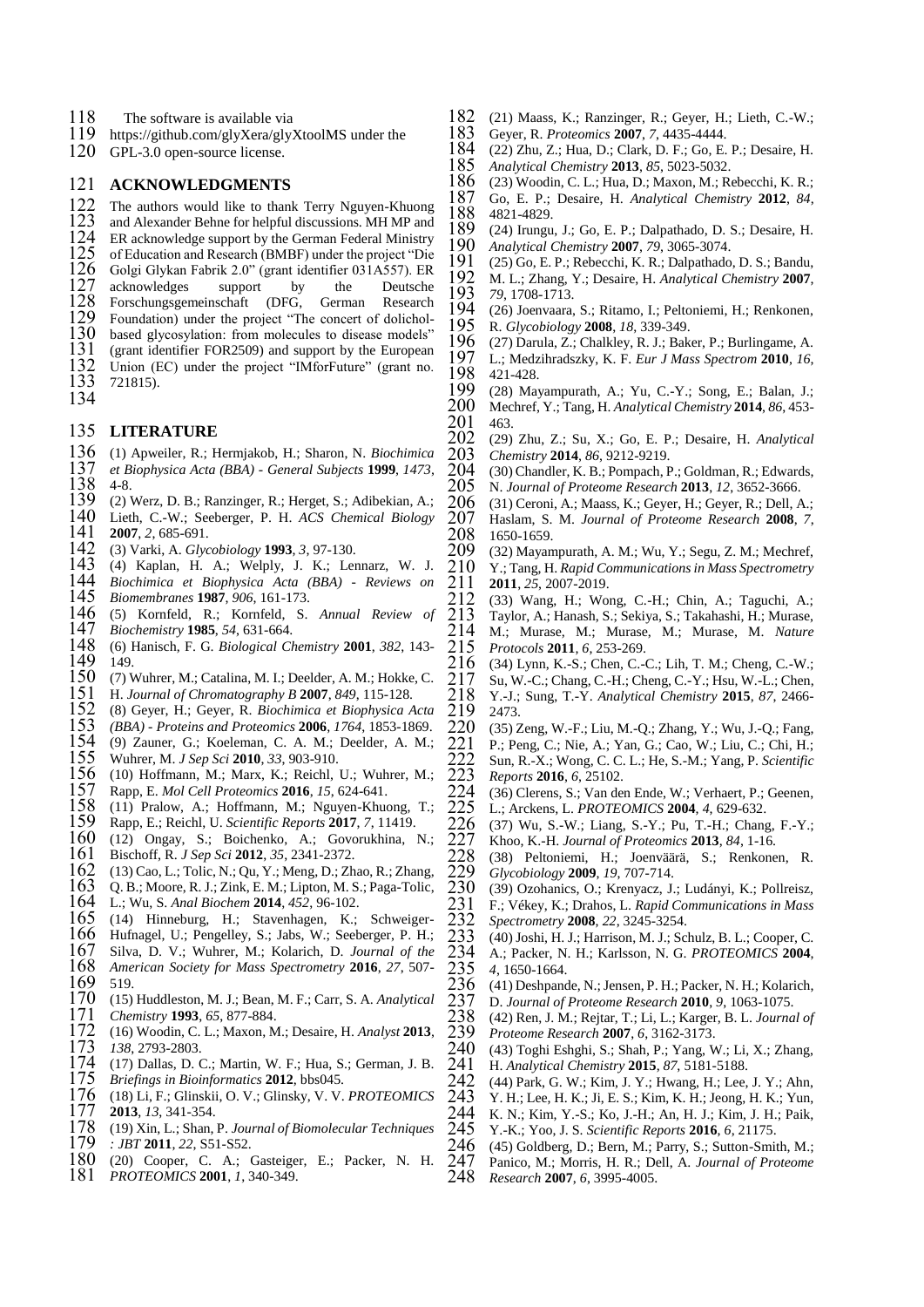- 249 (46) Serang, O.; Serang, O.; Muntel, J.; McDowell, G.; 250 Steen, H.; Lee, R. S.; Steen, J. A. *Molecular & cellular* 251 *proteomics: MCP* 2013, 12, 1735-1740. 252 (47) Nwosu, C. C.; Strum, J. S.; An, H. J.; Lebrilla,
- Steen, H.; Lee, R. S.; Steen, J. A. *Molecular & cellular*
- *proteomics: MCP* **2013**, *12*, 1735-1740.
- 252 (47) Nwosu, C. C.; Strum, J. S.; An, H. J.; Lebrilla, C. B.<br>253 Analytical Chemistry 2010, 82, 9654-9662.<br>254 (48) An, H. J.; Tillinghast, J. S.; Woodruff, D. L.; Rocke,
- *Analytical Chemistry* **2010**, *82*, 9654-9662.
- 254 (48) An, H. J.; Tillinghast, J. S.; Woodruff, D. L.; Rocke, 255 D. M.: Lebrilla, C. B. Journal of Proteome Research 2006.
- D. M.; Lebrilla, C. B. *Journal of Proteome Research* **2006**,
- (49) Yu, C.-Y.; Mayampurath, A.; Zhu, R.; Zacharias, L.;
- 256 5, 2800-2808<br>257 (49) Yu, C.-Y<br>258 Song, E.; W:<br>259 Chemistry 20 Song, E.; Wang, L.; Mechref, Y.; Tang, H. *Analytical*
- 
- *Chemistry* **2016**, *88*, 5725-5732. (50) Aiyetan, P.; Zhang, B.; Zhang, Z.; Zhang, H. *MOJ*
- *proteomics & bioinformatics* **2014**, *1*.
- (51) Liu, G.; Cheng, K.; Lo, C. Y.; Li, J.; Qu, J.;
- Neelamegham, S. *Mol Cell Proteomics* **2017**, *16*, 2032- Neela<br>  $264$  2047.<br>  $265$  (52) B
- (52) Bern, M.; Kil, Y. J.; Becker, C. *Current protocols in*
- *bioinformatics / editoral board, Andreas D. Baxevanis ...*
- *[et al.]* **2012**, *CHAPTER*, Unit13.20-Unit13.20.
- (53) Neue, K.; Kiehne, A.; Meyer, M.; Macht, M.;
- Schweiger-Hufnagel, U.; Resemann, A.; Bruker Daltonik GmbH:<br>271 http://bi
- [http://bruker.poznan.pl/images/stories/Daltonics/noty/lcm](http://bruker.poznan.pl/images/stories/Daltonics/noty/lcms66.pdf)<br>272 s66.pdf, 2012.  $\frac{272}{273}$   $\frac{66. \text{pdf}}{54}$ , 2012.
- 273 (54) Thiele, H.; Glandorf, J.; Korting, G.; Chamrad, D.; 274 Suckau, D.: Stephan, C.; Bluggel, M. *Mol Cell Proteomics*
- Suckau, D.; Stephan, C.; Bluggel, M. *Mol Cell Proteomics*
- 
- 275 **2006**, 5, S221-S221.<br>276 (55) Hu, H.; Khati<br>277 *Reviews* **2016**, n/a-n/ (55) Hu, H.; Khatri, K.; Zaia, J. *Mass Spectrometry*
- *Reviews* **2016**, n/a-n/a.
- 278 (56) Sturm, M.; Bertsch, A.; Gröpl, C.; Hildebrandt, A.; 279 Hussong, R.; Lange, E.; Pfeifer, N.; Schulz-Trieglaff, O.; 280 Zerck, A.; Reinert, K.; Kohlbacher, O. *BMC* Hussong, R.; Lange, E.; Pfeifer, N.; Schulz-Trieglaff, O.;
- Zerck, A.; Reinert, K.; Kohlbacher, O. *BMC*
- *Bioinformatics* **2008**, *9*, 163.
- 282 (57) Junker, J.; Bielow, C.; Bertsch, A.; Sturm, M.; 283 Reinert, K.; Kohlbacher, O. Journal of Proteome Research 284 2012, *11*, 3914-3920.<br>285 (58) Sturm, M.; Kohlbacher, O. Journal of Proteome Reinert, K.; Kohlbacher, O. *Journal of Proteome Research* **2012**, *11*, 3914-3920.
- (58) Sturm, M.; Kohlbacher, O. *Journal of Proteome*
- *Research* **2009**, *8*, 3760-3763.
- 287 (59) Röst, H. L.; Schmitt, U.; Aebersold, R.; Malmström, 288 L. *Proteomics* 2014, *14*, 74-77.
- L. *Proteomics* **2014**, *14*, 74-77.
- 289 (60) Vizcaino, J. A.; Csordas, A.; del-Toro, N.; Dianes, J.<br>290 A.: Griss, J.: Lavidas, L.: Mayer, G.: Perez-Riverol, Y.:
- 290 A.; Griss, J.; Lavidas, I.; Mayer, G.; Perez-Riverol, Y.; 291 Reisinger, F.: Ternent, T.: Xu, O. W.: Wang, R.;
- 291 Reisinger, F.; Ternent, T.; Xu, Q. W.; Wang, R.; 292 Hermiakob, H. Nucleic Acids Res 2016, 44, D447-D456.
- Hermjakob, H. *Nucleic Acids Res* **2016**, *44*, D447-D456.
- 293 (61) Kessner, D.; Chambers, M.; Burke, R.; Agus, D.; 294 Mallick. P. *Bioinformatics* 2008. 24, 2534-2536. Mallick, P. *Bioinformatics* **2008**, *24*, 2534-2536.
- (62) Selman, M. H. J.; Derks, R. J. E.; Bondt, A.;
- 296 Palmblad, M.; Schoenmaker, B.; Koeleman, C. A. M.;<br>297 Geiin, F. E.; Dolhain, R. J. E. M.; Deelder, A. M.; Wuhrer,
- 297 Geijn, F. E.; Dolhain, R. J. E. M.; Deelder, A. M.; Wuhrer,<br>298 M. Journal of Proteomics 2012, 75, 1318-1329.
- M. *Journal of Proteomics* **2012**, *75*, 1318-1329.
- 299 (63) Mimura, Y.; Ashton, P. R.; Takahashi, N.; Harvey, D.<br>300 J.: Jefferis, R. *Journal of Immunological Methods* 2007.
- J.; Jefferis, R. *Journal of Immunological Methods* **2007**,
- *326*, 116-126.
- (64) Zauner, G.; Hoffmann, M.; Rapp, E.; Koeleman, C.
- 303 A. M.; Dragan, I.; Deelder, A. M.; Wuhrer, M.; 304 Hensbergen, P.J. Journal of Proteome Research 2012, 11. Hensbergen, P. J. *Journal of Proteome Research* **2012**, *11*,
- 
- 305 5804-5814.<br>306 (65) Hahne (65) Hahne, H.; Kuster, B. *Journal of The American*
- *Society for Mass Spectrometry* **2011**, *22*, 931-942.
-